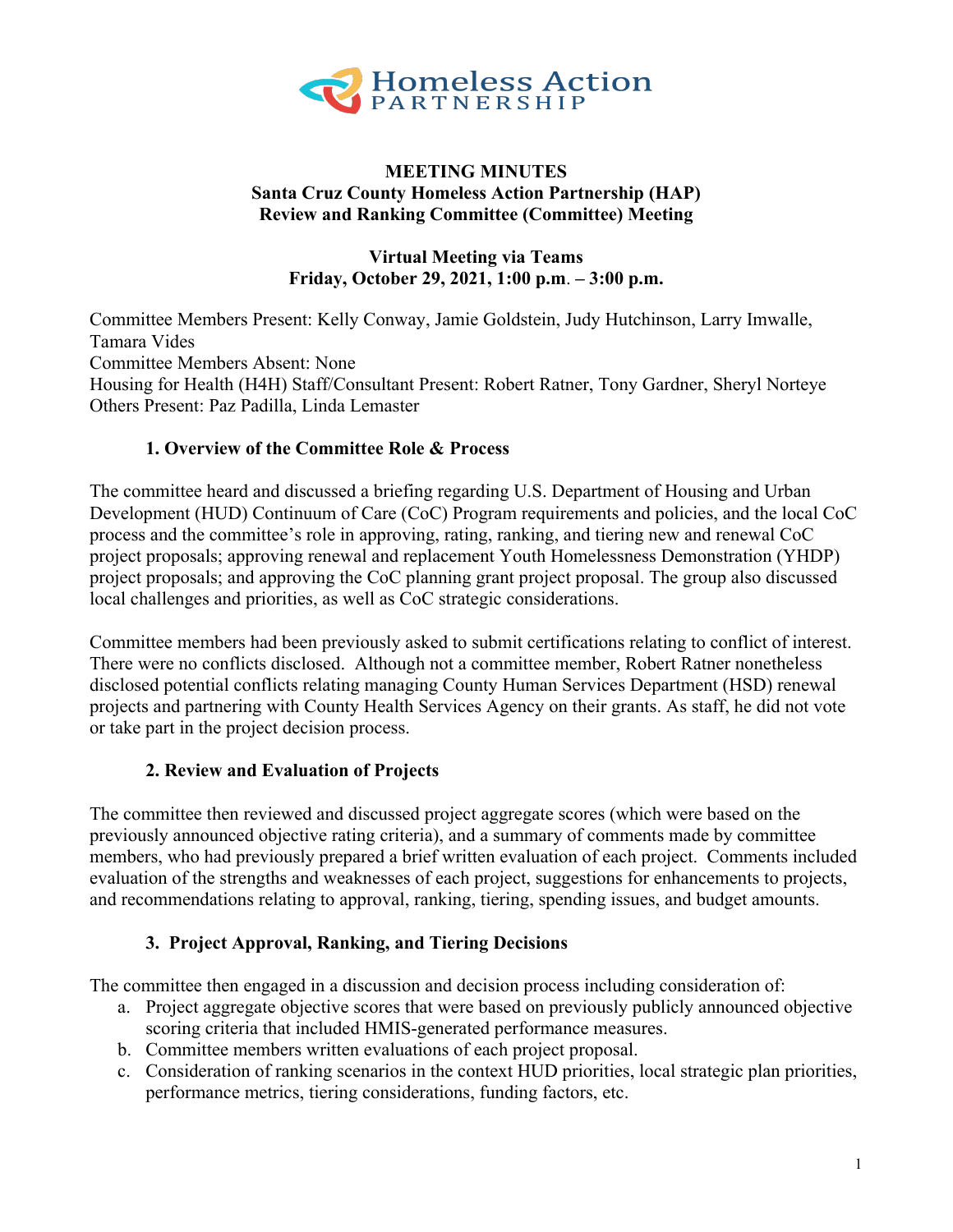After careful consideration, the committee unanimously approved the project proposal selection, ranking, and tiering decisions reflected in the attached project list.

The following provides further details regarding the decisions made:

## CoC Bonus Project

This year, Santa Cruz County agencies were eligible to competitively apply for \$242,268 as a bonus for new permanent supportive housing (PSH) projects, new joint transitional housing (TH) and rapid rehousing (RRH) projects, new RRH only projects, a new coordinated entry system (CES) project, or a new homeless management information system (HMIS) project. Two proposals for the CoC bonus funds were submitted: (1) the Housing Authority of the County of Santa Cruz Shelter Plus Care (S+C) Expansion new PSH project requesting \$299,335 in funding from the bonus and reallocation (see below), and (2) the Community Bridges Homeless Prevention Program new CES project requesting \$158,976. The committee approved the S+C Expansion PSH project for the full amount of the CoC bonus; the Homeless Prevention Program CES project did not meet CoC threshold requirements.

## Reallocation

HUD rules allow CoC's to reallocate funding from one or more renewal projects to one or more new eligible projects when doing so would help to end homelessness by addressing key program type, priority, or performance issues. In addition, the HAP has a local voluntary reallocation policy to encourage reallocations by giving priority for reallocated funds to applicants that voluntarily request to reallocate their own TH or other projects that are no longer needed, no longer match the agency's mission, or are underperforming.

Under the above rules and policies, the County of Santa Cruz Human Services Department (HSD) voluntarily relinquished it's \$57,067 Brommer Street PSH renewal grant and the committee reallocated these funds the S+C Expansion PSH project, thereby increasing the project's funding above the CoC bonus amount to \$299,335. Also, the committee accepted Housing Matters' request to voluntarily reallocate its \$154,343 Page Smith TH/RRH renewal grant to the new 801 River Street PSH project.

# DV Bonus

This year, HUD made available \$102 million nationally for a competitive Domestic Violence (DV) Bonus, to provide housing and services 100% for survivors of domestic violence, dating violence, and stalking. Each CoC can receive a DV bonus of up 15% of its Preliminary Pro Rata Need (PPRN), \$149,015 in our case. Only one project proposal was submitted for the DV bonus. Thus, the committee approved the Walnut Avenue Family and Women's Center (WAFWC) new RRH project for the entire bonus amount of \$149,051.

## Ranking and Tiering

This year, HUD required CoCs' to give each competitive CoC projects a unique numerical rank number and to place the competitive projects into two tiers. Tier 1 is equal to the Annual Renewal Demand (ARD) for CoC renewals, or \$3,576,166. Tier 2 is equal to the value of the CoC bonus, or \$242,268. The purpose of tiering is to allow CoCs to clearly indicate to HUD which projects are of highest priority for limited 2021 CoC funds. HUD will select Tier 1 projects before it selects Tier 2 projects. Tier 1 projects are almost certain to be funded (if they meet eligibility and threshold requirements), while Tier 2 projects are subject to national competition and are less likely to be funded. Projects can straddle the Tier 1 and Tier 2 line; HUD will fund the Tier 1 amount even if it does not fund the Tier 2 amount, if the project is still viable at the lower amount.

After very careful consideration, the committee placed two project proposals into Tier 2: